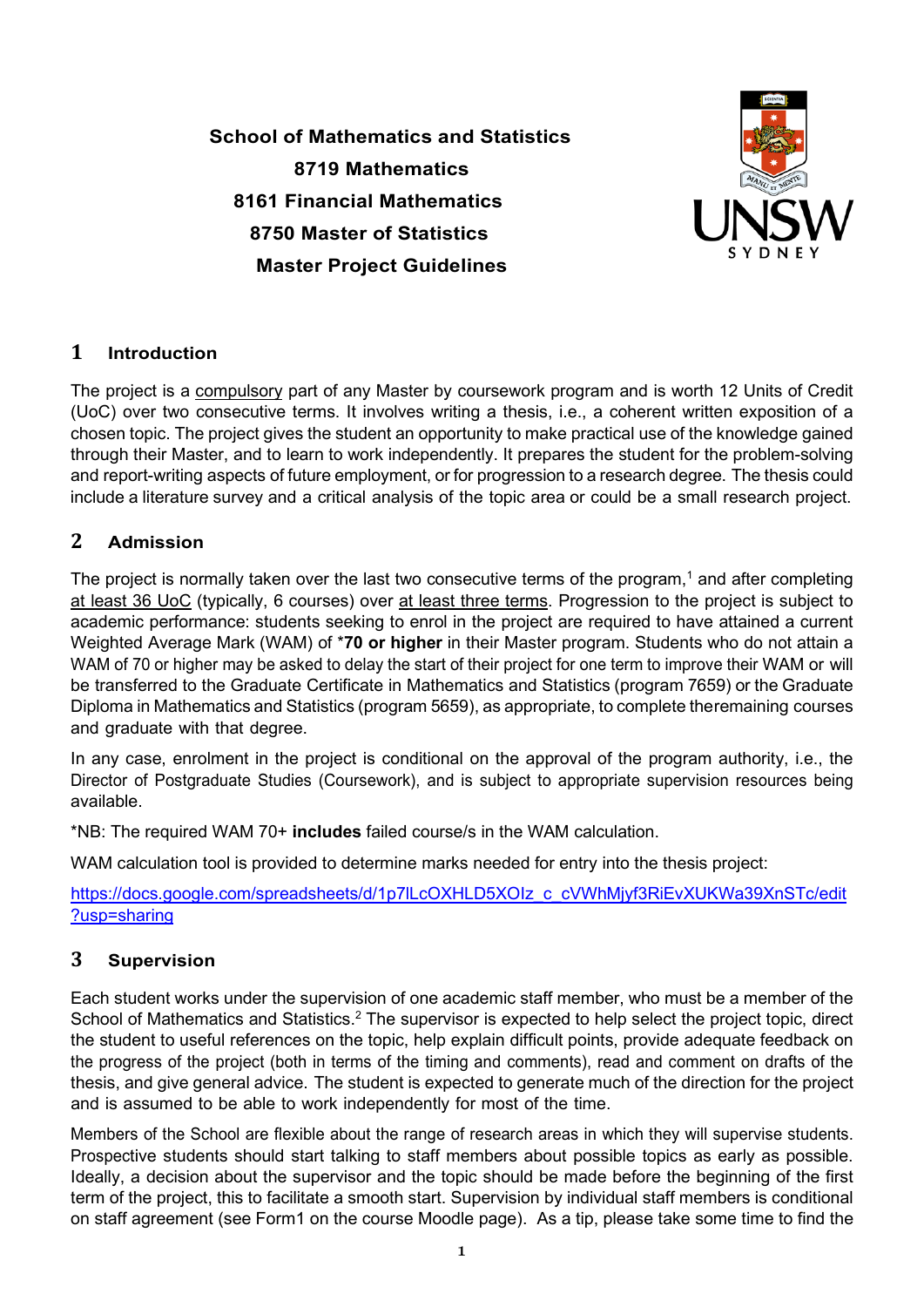right supervisor that best relates to your interests and create an individual email to explain the research interest and how it relates to the Supervisors research, we find this practice more successful and better than a generic email to all suitable staff.

## **4 Timeline**

Before the first term of their project, students will be provided class permission to enrol and should enrol in MATH5005 ('Advanced Mathematics Project A') as part of their program. Then, they should complete **Form 1 task in Moodle**, which requires details of your thesis topic and supervision. Information in Moodle is required **to be completed by Friday Week 1 of that term**.

At the start of the second term of their project, students should enrol in MATH5006 ('Advanced Mathematics Project B') as part of their program. This will be done automatically for students by the School Admin Office and communicated, subject to enrolment post census date for MATH5005. At the end of the term, students need to obtain approval from their supervisor to submit their thesis, prior to submission, by completing **Form 2 task in Moodle**, which is approval to submit their Masters Thesis, which is finalized in Moodle by the end of Week 8 of the final term of the project. Theses submitted without the approval of the supervisor through **Form 2 task in Moodle**, will not be assessed. Students should ensurethat their supervisor has sufficient time in which to provide feedback on final drafts of their thesis prior to Week 8. Students who do not get their supervisor's approval for submitting, will normally be awarded with the Graduate Diploma in Mathematics and Statistics (program 5659).

The due date for submission of the thesis is normally **4.00PM on the final day of Week 10 of the final term of the project**.

After consultation with the supervisor, the Director of Postgraduate Studies (Coursework) may approve an extension of time to submit the thesis (no greater than 4 weeks) on the grounds of illness, accident, disability, bereavement or other compassionate circumstances that have affected a student's work in more than in a minor way.<sup>4</sup> In granting the extension, the Director of Postgraduate Studies (Coursework) is to ensure the length of the extension is commensurate with the time the student was unable to work on their project and the extension does not unduly advantage the student over those who submitted in accordance with the initial deadline. Importantly, late thesis submission, even when approved by the Director of Postgraduate Studies (Coursework), is likely to delay the student's graduation. Due to sponsorships and visa requirements, international students are required to gain approval from the UNSW International Student Experience Unit (ISEU, [https://student.unsw.edu.au/international\)](https://student.unsw.edu.au/international) prior to the extension request.

If the thesis is submitted late with no good reason, the following rule will be applied. The final project mark *F* will be calculated as

R if 
$$
R < 50
$$
,  
50 +  $(R - 50)e^{-0.03 \times n}$  if  $R \ge 50$ ,

where *R* is the recommended mark before taking lateness into account, and *n* is the number of days that the thesis is overdue.

In agreement with the above, the students should conform to the following timeline. "**T1" refers to the first project term, "T2" refers to the final project term.** For part-time students, this timeline should be adapted pro rata.

<span id="page-1-0"></span><sup>1</sup>For part-time students, the project terms - up to 4 - must be consecutive as well.

<sup>2</sup>In certain circumstances, when it is in the obvious interest of the project, a co-supervisor may be appointed. The co- supervisor can be another staff member of the School, or an academic from another UNSW School/Faculty. Co-supervision must be approved by the Director of Postgraduate Studies (Coursework).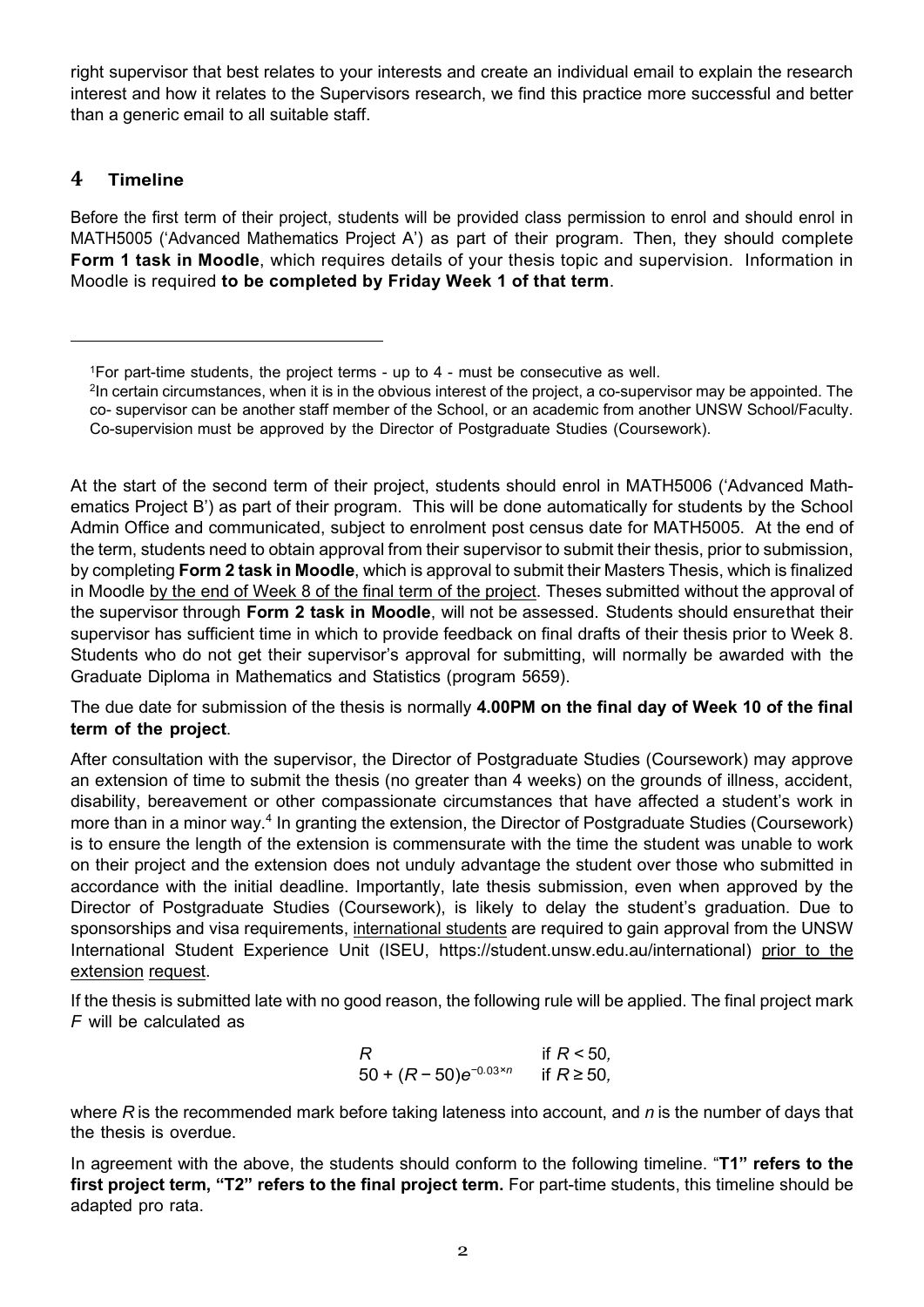<span id="page-2-0"></span>3Forms can be downloaded from the School website.

4This does not apply to anything that affects a student's work. For instance, the University expects that employmentrelated matters will not affect a student's study. Anything related to a student's social, or sporting life is also not included.

| Before the start of T1,<br>ideally during the previous term | Talk to staff members about potential project topics, and select a potential<br>supervisor            |
|-------------------------------------------------------------|-------------------------------------------------------------------------------------------------------|
| Two weeks<br>before the start of T1                         | <b>Complete Form 1 in Moodle, nominating the supervisor and</b><br>formalising the topic              |
| Τ1                                                          | Research, reading, discussion and understanding of the topic                                          |
| By the beginning of T2                                      | Outline of project and significant piece of writing                                                   |
| T <sub>2</sub>                                              | More reading and deeper understanding of the topic, writing of the thesis                             |
| Around Week 6, T2                                           | Give substantial draft to supervisor for approval of submission                                       |
| By the end of Week 8, T2                                    | <b>Complete Form 2 in Moodle, attesting the supervisor's</b><br>approval for submission of the thesis |
| 4.00PM, Friday, Week 10, T2                                 | Submission of the thesis                                                                              |
| Study period, T2                                            | Oral presentation of the thesis (see Section 6 below)                                                 |

### **5 Thesis format**

The thesis should be in 12pt font, singly spaced (or one-and-a-half spaced). Typically, a thesis should be between 40 and 60 pages in length.<sup>5</sup> Students must typeset their thesis using appropriate mathematical typesetting software, normally LaTeX. The software to be used should be discussed and agreed with the supervisor at the commencement of the project. Students should allow for time to become conversant with the typesetting software. The thesis should be organised as follows:

• A cover page, showing (1) the UNSW crest; (2) the full title of the project; (3) the name of thestudent; (4) the name of the supervisor; (5) "School of Mathematics and Statistics, UNSW Sydney";

(6) the month and the year of submission; (7) "Submitted in partial fulfilment of the requirementsof the degree of" the degree.

- The plagiarism form, where the student declares that the thesis is their own work (see Section [7\);](#page-3-2)
- (optional) <sup>A</sup> statement acknowledging the extent and nature of any assistance received in the pursuit of the project.
- An abstract, concisely describing the content, scope, and results of the project.
- A table of contents.
- The thesis body organised in several chapters (including an introduction and <sup>a</sup> conclusion).
- <sup>A</sup> reference list, including all the references cited in the thesis and arranged alphabetically by author.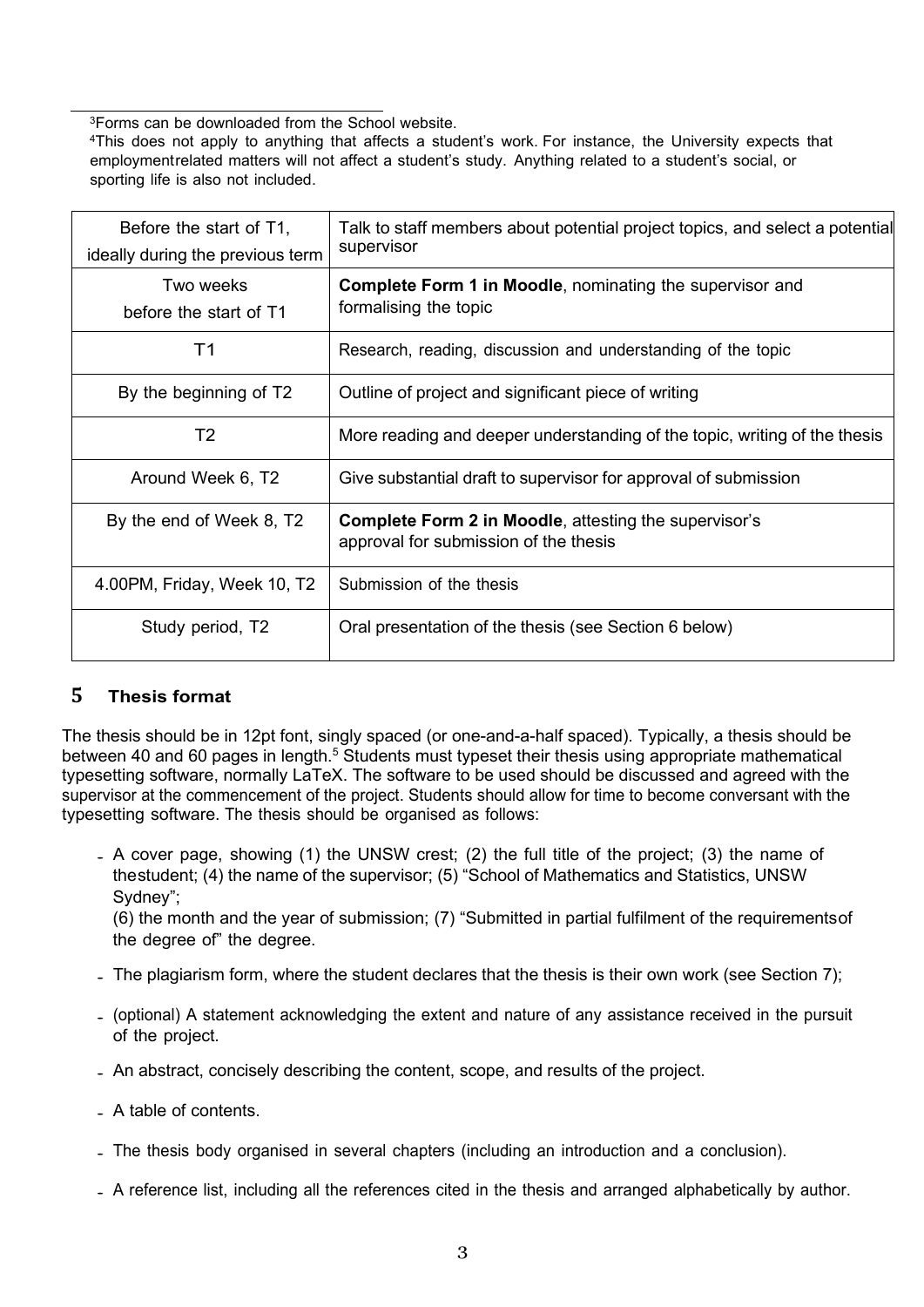The following skeleton LaTeX file has been created to help students get started:

• [unsw-sms-masters-thesis-template.tex](http://www.maths.unsw.edu.au/sites/default/files/unsw-sms-masters-thesis-template.tex)

This LaTeX template works in conjunction with the following UNSW crest files and UNSW thesis style file (adapted for the School):

<span id="page-3-1"></span><sup>5</sup>In certain circumstances, when it is in the obvious interest of the project, the thesis can be shorter or longer. This shouldbe discussed with and approved by the supervisor and the Director of Postgraduate Studies (Coursework).

- [unsw-crest.pdf](http://www.maths.unsw.edu.au/sites/default/files/unsw-crest.pdf)
- [unsw-crest.eps](http://www.maths.unsw.edu.au/sites/default/files/unsw-crest.eps)
- [unswthesis.cls](http://www.maths.unsw.edu.au/sites/default/files/unswthesis.cls)

NB: These files need to be saved in the same folder as unsw-sms-masters-thesis-template.tex for correct compilation.

Students are required to submit two electronic (in pdf format) copies of their thesis through the Moodle course page, by the set deadline. A submission link (usually through Turnitin) will be provided. It is the student's responsibility to allow sufficient time before the submission deadline of Week 10.

# <span id="page-3-0"></span>**6 Assessment**

The thesis will be assessed for quality in four major areas, each of which being equally important:

- Exposition: structure and presentation of the thesis, including definition of the problem, organisation of the argument, clarity in terms of writing style and illustrative materials.
- Literature coverage: sufficient introductory and summary material, position of the topic in a wider context, review, and critique of relevant literature in the field.
- Critical analysis and insight: understanding of the problem and/or model, justification and implementation of the appropriate method and techniques, quality of the discussion (analysis and interpretation), appropriateness of conclusions and recommendations.
- Originality: new contribution by way of modifying or extending earlier methods, by developing new examples, or by application to a new area.

Normally, the thesis will be assessed by two reviewers, one being the supervisor and the other being another academic member of the School nominated by the supervisor. $6$  Both reviewers will provide a written assessment and mark based on the above criteria. Each mark contributes 40% toward the final mark.

### **Oral presentation**

Typically, in the term study period following the submission of the thesis, the student gives an oral presentation of 15 minutes on their thesis to staff members of the School, interested visitors and other students. A short session of Questions & Answers follows.

The presentation is worth 20% of the final mark. The presentation will be assessed on: engagement; knowledge displayed; motivation presented for the study of the topic; description of contributions/achievements; description of results; clarity of verbal discussion; clarity of slides/figures; keeping to time; and responses to questions.

## <span id="page-3-2"></span>**7 Fraud and plagiarism**

Plagiarism is the presentation of the thoughts or work of another as one's own. Examples include: